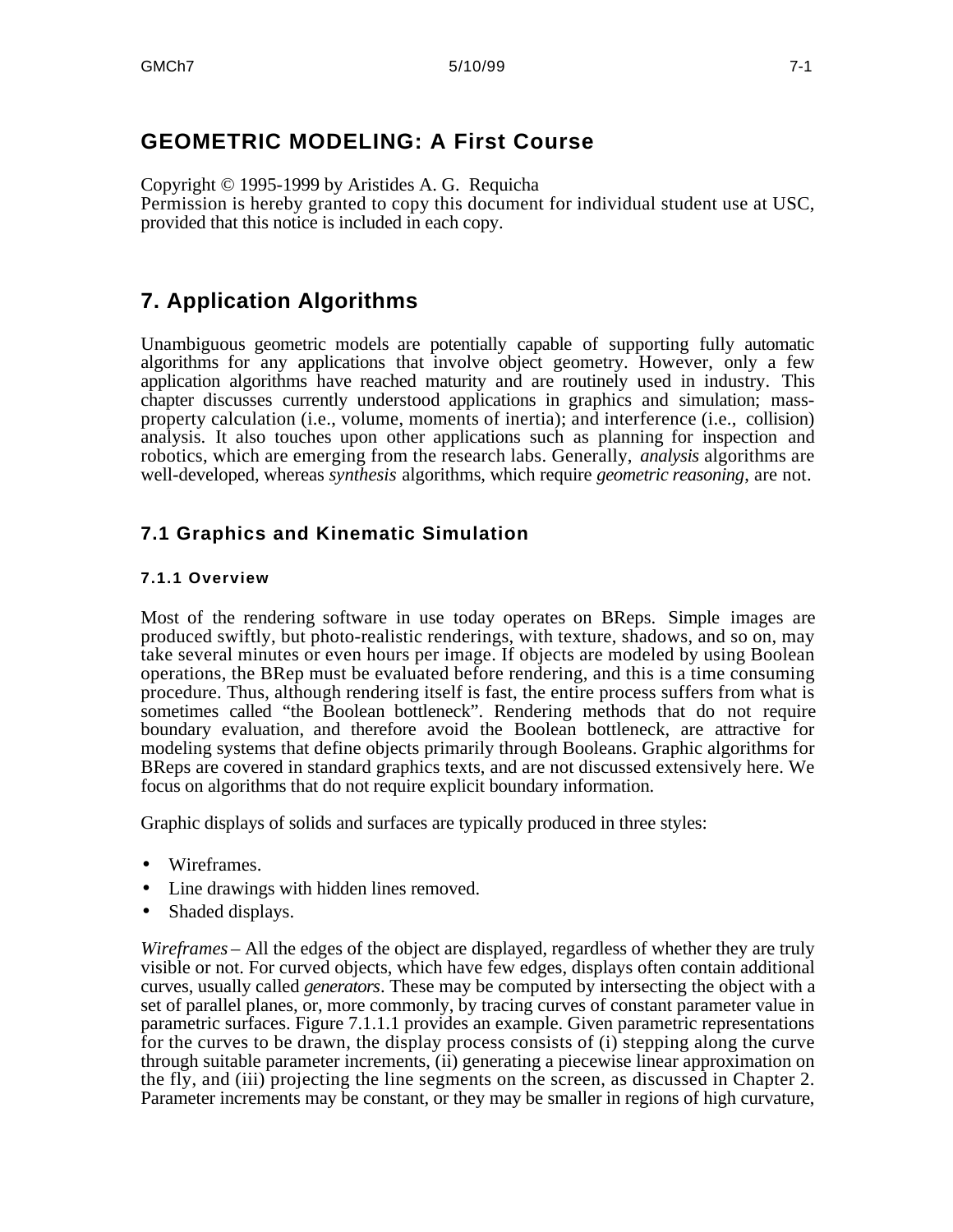for better approximation and visual effect. Wireframe displays are easy to generate from BReps (especially if generators are not used), but hard to interpret for complicated objects. Rotating a wireframe helps human users perceive the represented object (or objects, if the internal representation happens to be an ambiguous wireframe).

#### Figure 7.1.1.1 – Wireframe display of a curved solid.

*Line drawings with hidden lines removed* – Here the invisible edges or edge segments are not displayed. The resulting images are much more intelligible than their wireframe counterparts. However, hidden-line removal requires substantial computation. For objects with curved surfaces, *profile* or *silhouette* curves are also computed and displayed, for a more realistic effect. A silhouette corresponds to the points of the object where the surface normal is perpendicular to the line of sight. If  $p(u, v)$  is a generic point on the surface,  $n(u, v)$  is the normal vector to the surface at **p**, and **v** is the viewpoint, the equation of a silhouette is  $(\mathbf{v} - \mathbf{p})$ *.*  $\mathbf{n} = 0$ . This is an equation in the two parametric variables *u* and *v*, and therefore implicitly defines a curve in parameter space. Note that silhouettes are not edges in a BRep, and are viewpoint dependent. Figure 7.1.1.2 presents a simple example that shows that some BRep edges are not displayed, because they do not correspond to discontinuities in the surface normal, and that some edges (silhouettes) that are not in the BRep are displayed. Hidden-line algorithms normally operate on boundary representations and are discussed at length in texts on Computer Graphics.

Figure 7.1.1.2 – A display with hidden lines removed.

*Shaded displays* – These are the most realistic, but also the most expensive to compute. They can be very sophisticated, with texture, reflectance effects, shadows, and so on. Figure 7.1.1.3 is an example of a high-quality shaded display of a metalic part. Often shaded displays are generated from boundary representations by *visible surface* algorithms, which are discussed in graphics textbooks. In this course we present only a very simple boundary representation algorithm, and then focus on shaded graphics algorithms for CSG, which are usually not described in the graphics texts. There are also algorithms for generating shaded displays directly from octree and voxel representations. These algorithms are simple, and especially attractive when implemented in hardware. Efficient software for rendering octrees is available commercially.

Figure 7.1.1.3 – A shaded display of an automotive part.

Kinematic simulation amounts essentially to displaying a sequence of images, or *frames*, in which an articulated object is shown in several poses along a trajectory of motion. (Here "frame" is not a coordinate system; it is used with its standard meaning in the animation field, i.e., as an individual image in an animation sequence.) Pose computation was discussed in Chapter 2. Major challenges in kinematic simulation are computational speed and bandwidth. For realistic motion effects the frame rate ideally should be at least 30 fps (frames per second). A 1,000 by 1,000 pixel display, with 24 bits of color per pixel, corresponds to 3MB (mega bytes) of data per frame. At 30 fps this is a data rate of 90 MB/sec, which is very large, and requires special hardware. In addition, motion tends to exacerbate certain imperfections in computed images. For example, if the silhouette of an object is not accuratetly approximated, the object/background boundary flickers annoyingly in the animation.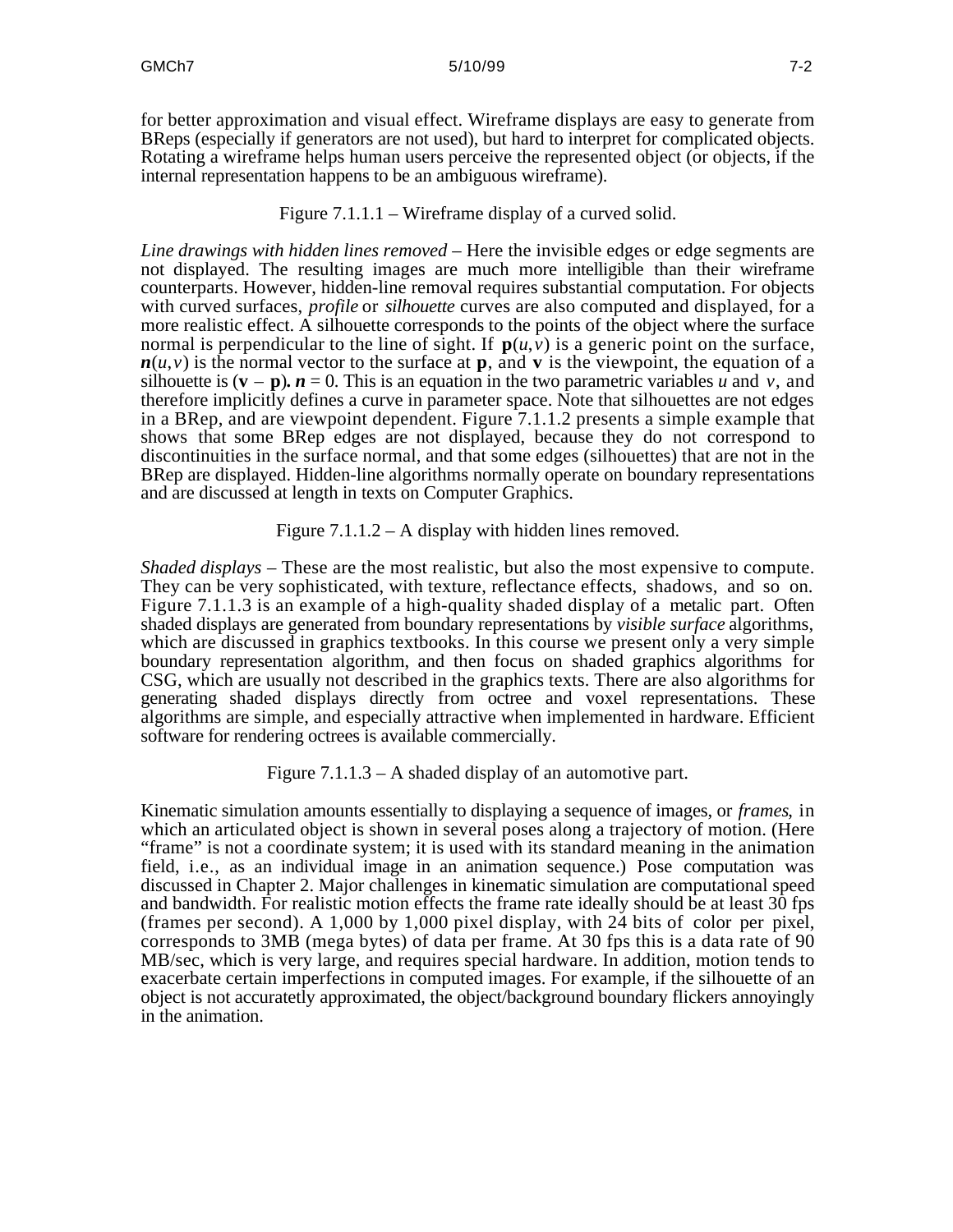#### **7.1.2 Depth Buffering**

Depth- or z-buffering is a simple rendering technique, well-suited for hardware implementation, and widely used in graphic accelerators. It is especially useful for objects represented by BReps in which the faces are very simple polygons such as triangles or quadrangles. Such BReps are also called *tessellations*; if all the faces are triangular, the tessellation is called a *triangulation*.

The basic z-buffer algorithm uses two arrays  $I[x,y]$  and  $Z[x,y]$ . The indices  $x,y$ range over all the pixels of the display window.  $I[x,y]$  stores the intensity, or color value, that corresponds to pixel  $x, y$ , and  $Z[x, y]$  is the corresponding depth. The depth, or Z value, is the distance between the viewpoint and the point on the object's boundary that is being projected on the pixel—see Figure 7.1.2.1.



Figure 7.1.2.1 – Depth buffering geometry, illustrated in section view.

The agorithm may be summarized as follows: initialize the buffers; scan each face; check the distance between each point on the face and the viewpoint; if the distance is less than that stored in the z-buffer, overwrite the z-buffer and compute the new intensity by using information about the surface normal and the light sources. At the end of the scan the intensity buffer contains the correct image values. Enough points must be generated in each face to ensure that all the pixels covered by the face's projection have at least one corresponding face point.

In pseudo-code the algorithm may be expressed as follows.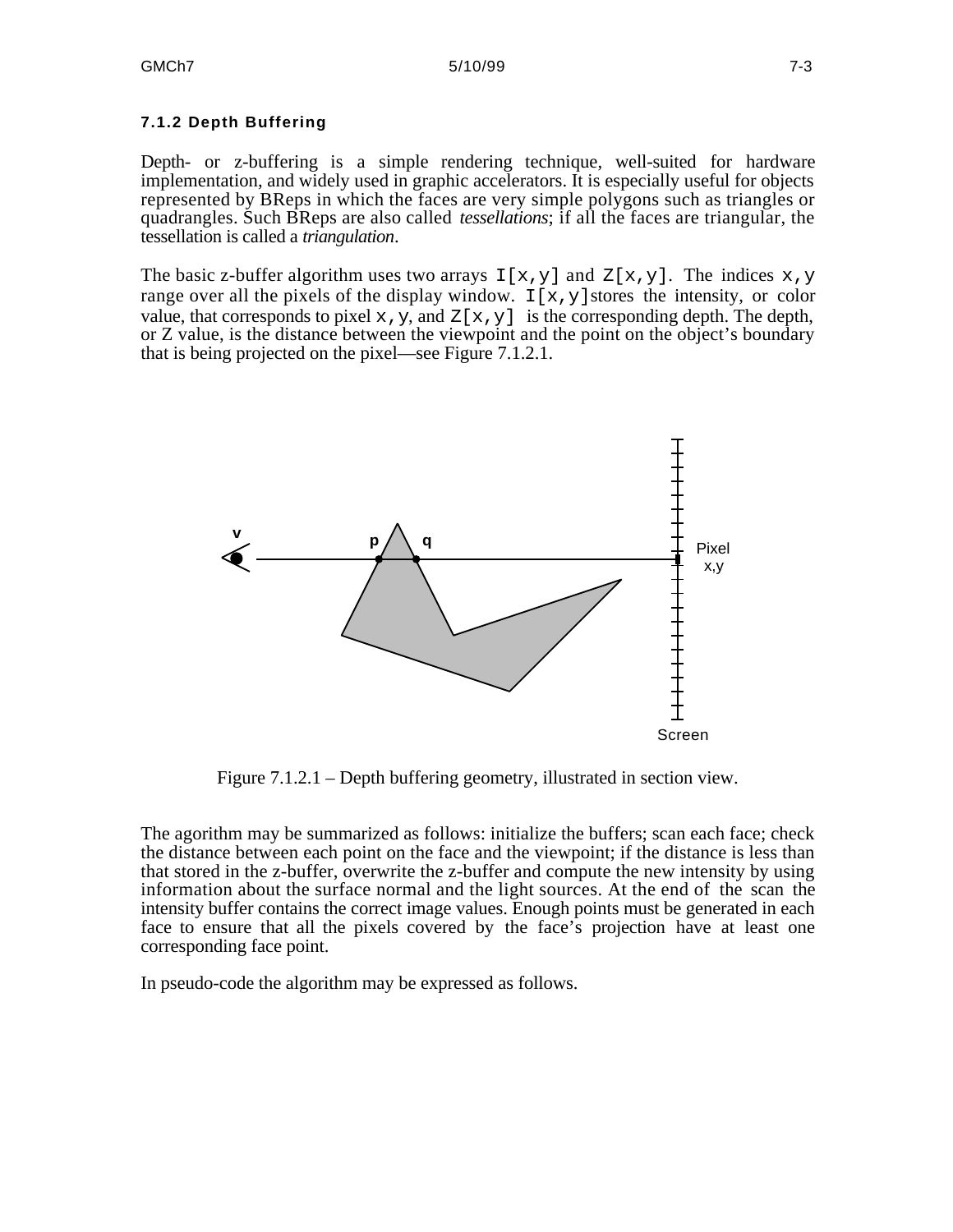```
Depth Buffering Algorithm for BReps
for each [x,y] do
     Z[x,y] = BigNumber; // "Infinite" distance
     I[x,y] = BackgroundColor;
     end; // Initialization loop
for each face F of solid S do
     // Scan convert the face
     for each point P in a dense grid on face F do
          [x,y] = \text{ProjectionScreen}(P);
          d = Norm(V-P);// V is the viewpoint
          // Function Norm computes the length of a vector
          if d < Z[x,y] then
               Z[x,y] = di // Update buffers
               N = NormalToSurface(P);I[x,y] = Intensity(P,N,LiqhtSources);end; // if
          end; // Scan loop
     end; // Face loop
Display(I[x,y]);
end;
```
Figure 7.1.2.1 illustrates the need for depth testing. Points **p** and **q** project on the same pixel. If the z-buffer contains the depth that corresponds to **q** when **p** is reached in the face scan, then the buffers must be updated, to reflect the fact that only **p** is visible, because its depth is lower than **q**'s.

The z-buffer algorithm does not require any complicated geometric computations. For example, no intersections of surfaces or curves are computed. And it can support realistic rendering if the Intensity function is sufficiently elaborate. (Images produced with the algorithm as described have a jagged appearance, and should be anti-aliased. Anti-aliasing is a filtering operation necessary to combat sampling effects, and is described in standard graphics texts. It is analogous to low-pass filtering, familiar to electrical engineers.)

This z-buffer algorithm is not directly applicable to CSG representations, because the faces of an object are not explicitly available. But it can be extended to CSG by using the generate-and-test paradigm we encountered earlier, in the study of Boolean operations. We generate points on *primitive* solid faces, which are guaranteed to be larger than the faces of the object, and discard some of the points by classifying them with respect to the solid. Only those points that classify *on* the boundary are processed.

The CSG algorithm differs from its BRep counterpart only by the addition of the classification test implemented by function ClPtSol(). Note that it is always possible to avoid points lying on edges or vertices of the solid in the face scans. If necessary, a point can be moved randomly by a small amount, so that the perturbed point projects on the same pixel and lies in the interior of a face. This simplifies significantly the representation and combination of point neighborhoods in the point classifier. Many other techniques are available for speeding up the computations—see [Rossignac & Requicha 1986].

In pseudo-code the algorithm is as follows.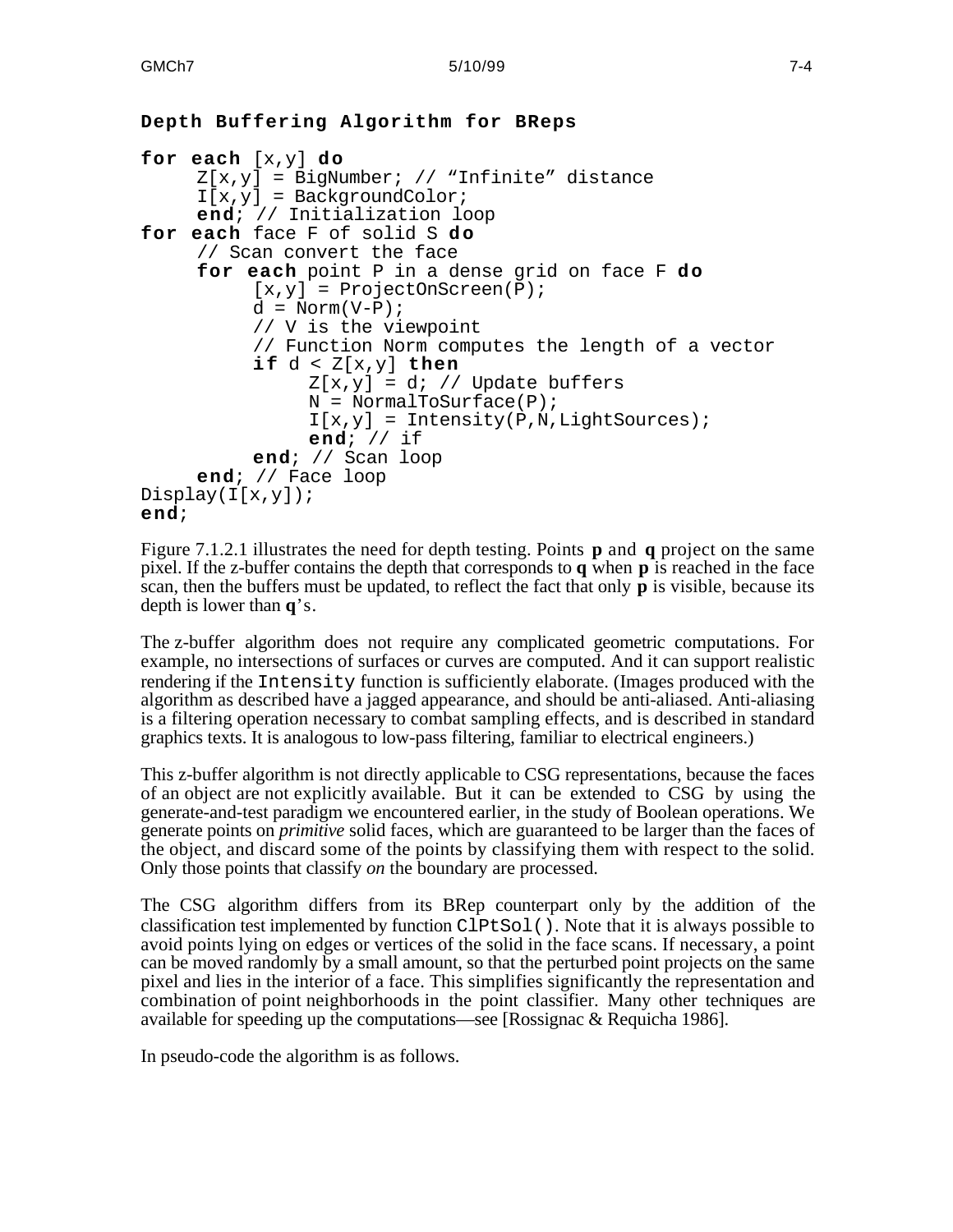```
Depth Buffering Algorithm for CSG
for each [x,y] do
     Z[x,y] = BigNumber; // "Infinite" distance
     I[x,y] = BackgroundColor;
     end; // Initialization loop
for each face F of each primitive of solid S do
     // Scan convert the primitive face
     for each point P in a dense grid on face F do
          [x,y] = \text{ProjectionScreen}(P);d = \text{Norm}(V-P);
          // V is the viewpoint
          // Function Norm computes the norm of a vector
          if d < Z[x,y] then
               if ClPtSol(P,S) == onS then
                    Z[x,y] = di // Update buffers
                    N = NormalToSurface(P);I[x,y] = Intensity(P,N,LiqhtSource);end; // Inner if
               end; // Outer if
          end; // Scan loop
     end; // Face loop
Display(I[x,y]);end; // Algorithm
```
#### **7.1.3 Ray Casting**

Ray casting can be used with any representation scheme, but is most attractive for CSG. The basic idea is very simple: cast rays between the viewpoint and the screen pixels, and compute the first point of intersection between each ray and the object to be rendered. From information about this entry point determine the color to be displayed and write it to the appropriate pixel. In pseudo-code the algorithm is as follows.

#### **Ray Casting Algorithm for CSG**

```
for each Pixel P[x,y] do
    R = V - P; // Create ray from viewpoint V to pixel P
     RwrtS = ClLineSol(R, S); // Classify ray against solid S
     i f RinS == 0 then I = BackgroundColor // No intersection
     else
          Q = FirstPoint(RinS); // Entry point into solid S
          N = NormalToSurface(0);I = Intensity(Q, N, Light Sources);end; // else
     Display(P, I); // Write color I on pixel P[x,y]end; // Ray casting algorithm
```
Whereas the z-buffer algorithm scans object faces and projects their points on the screen, ray casting scans the screen and computes the intersections of rays with the object's faces. Unlike z-buffering, ray casting requires line/face intersections, which can be difficult to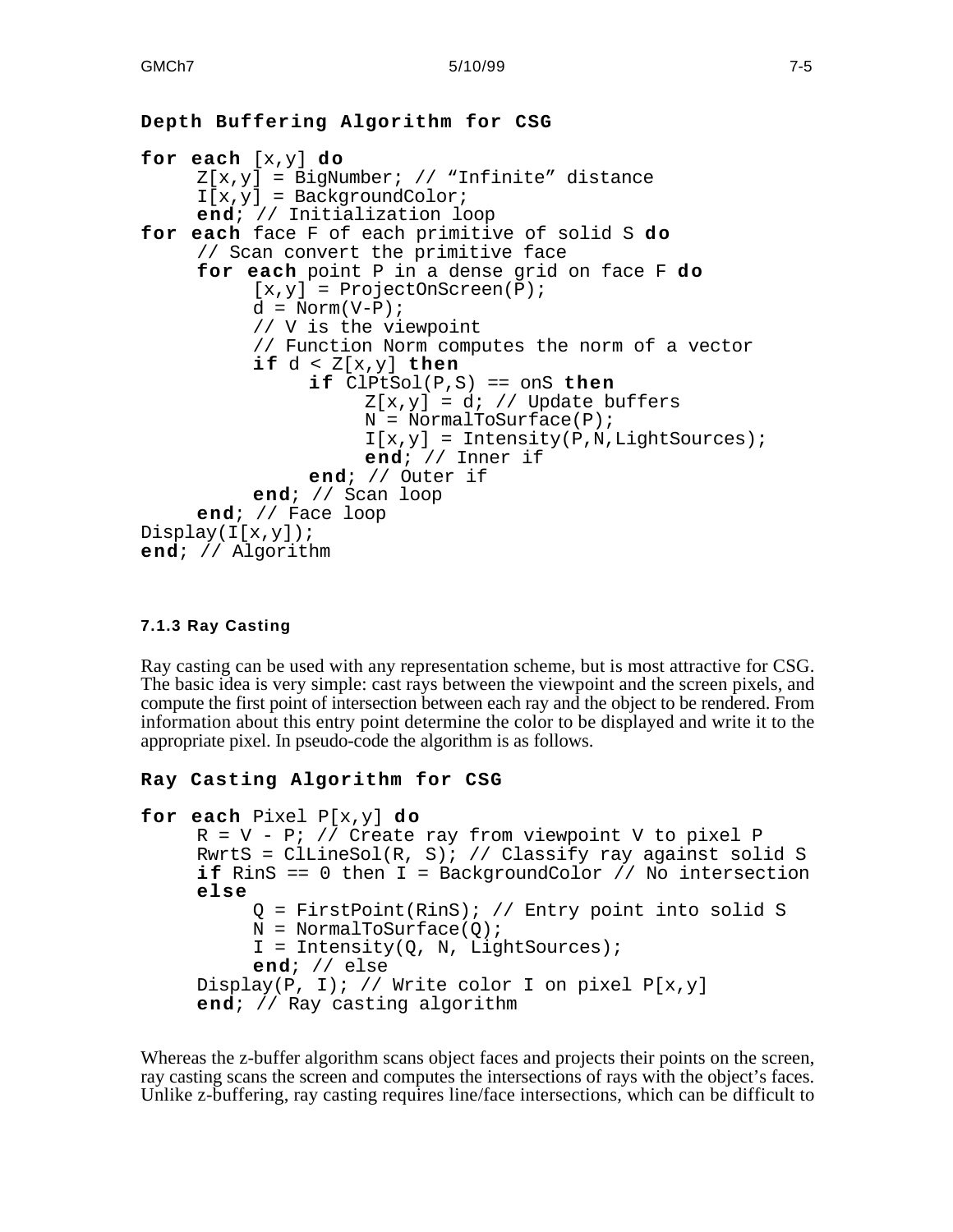compute when faces lie in complicated curved surfaces. Experimental results have shown that ray casting and depth buffering for CSG have comparable complexities, and that zbuffering has advantages when the object's surfaces are complex.

The efficiency of ray casting algorithms may be increased by a variety of techniques—see [Roth 1982]. For example, we can sample the screen, and cast a ray for every eighth pixel, say, in a scan line. If two consecutive rays hit the same face of the object we interpolate the intensities for the in-between pixels without casting additional rays. If two faces are hit, we subdivide the distance and cast a new ray half way between the two pixels, i.e., at a distance of four pixels from the first. Figure 7.1.3.1 illustrates the procedure. For simplicity, we assume the viewpoint is at infinity and the rays are parallel. We first cast rays 1 and 2, which hit Faces 1 and 2. Next we divide by half the distance between rays 1 and 2, and cast 3, which hits Face 1. We interpolate colors between pixels 1 and 3. Next we cast 4, which hits Face 2. We interpolate colors between 2 and 4. Finally we cast ray 5, which hits Face 1, and we assign the correct color to pixel 5. Note that this procedure is not entirely safe, because we will miss a small protrusion or depression if it is sited between two rays that hit a single face.



Figure 7.1.3.1 – Generating line drawings by ray casting.

Interestingly, this technique can be used to generate line drawings with hidden lines removed. In essence, we are searching for edges, because we cast rays until we find two successive rays, in adjacent pixels, that intersect different faces. If we turn on the pixels where the transitions occur, we produce a suppressed hidden-line display. In Figure 7.1.3.1, rays 4 and 5 bracket the intersection edge of Faces 1 and 2. We turn on the pixel that corresponds to ray 5. (Alternatively, we could have turned on the pixel of ray 4, or done some anti-aliasing average.) Figure 7.1.1.2 was produced precisely by this technique, using the ray casting algorithms of the PADL-2 system.

Photo-realistic images may be obtained by ray casting by using a sufficiently elaborate Intensity function. Figure 7.1.1.3 was generated by ray casting on a CSG representation, through a rendering module developed by the Ford Motor Corporation for the PADL-2 system.

Ray casting is a relatively simple and inherently parallel computation, which can be done by using special purpose hardware. Existing experimental systems are capable of rendering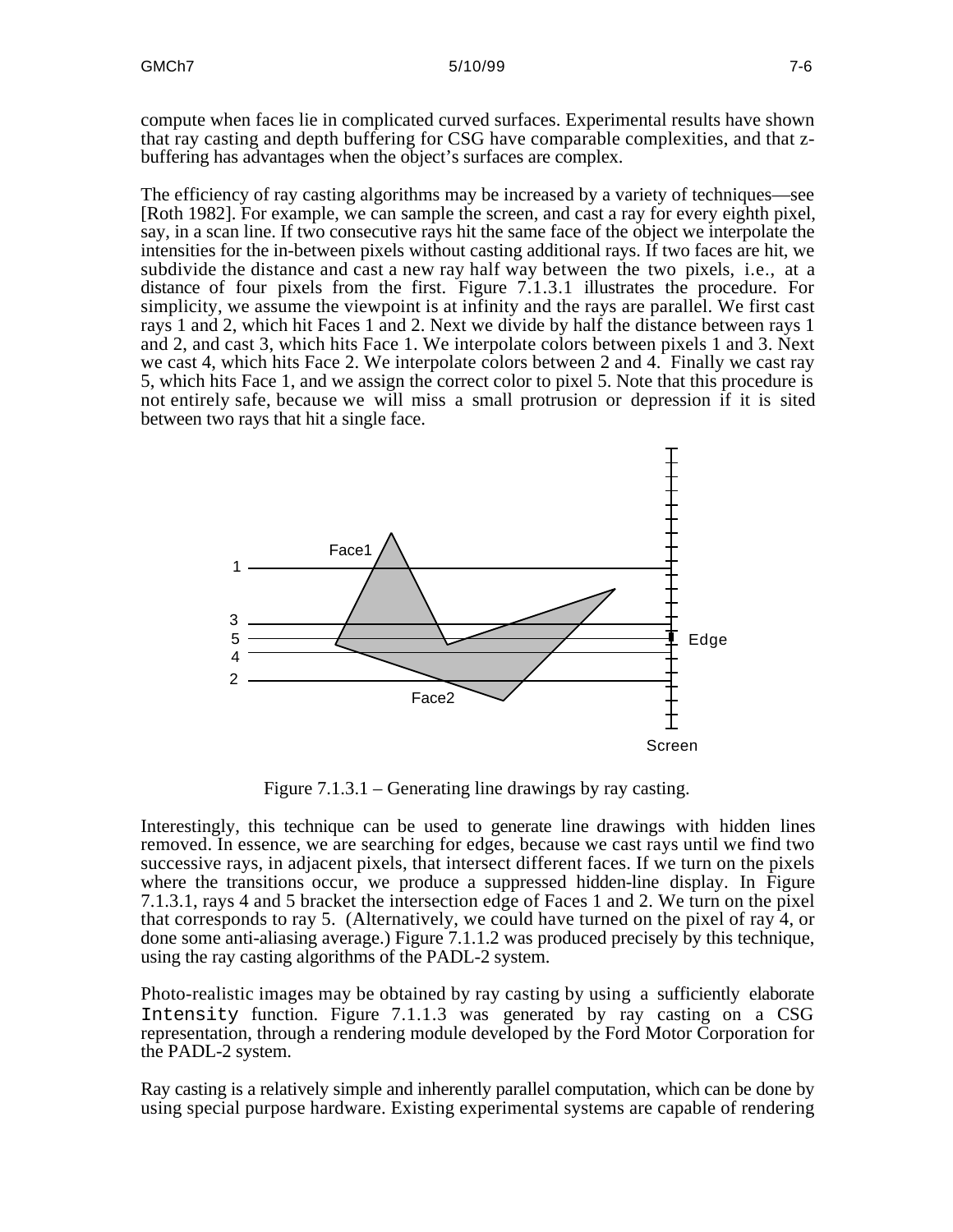complex objects in about 1 second [Voelcker et al ???]. A drawback of the ray casting approach is its viewpoint dependence. A change of viewpoint requires a complete recomputation. This implies that real-time rotation of shaded images produced by ray casting on CSG is not feasible in the current state of the technology, even with special hardware. In contrast, z-buffering hardware for BReps routinely supports real-time object rotation. As noted earlier, computation of BReps is relatively slow, and therefore BRepbased rendering also is slow when an object is displayed for the first time, because its boundary must be evaluated. Once the BRep is computed, however, BRep display is fast and meets real-time constraints.

#### **7.1.4 Graphic Interaction**

Defining objects in 3-D by using a 2-D screen is inherently difficult. The vendors of CAD/CAM systems, as well as many researchers, have spent much time and money in the design and implementation of graphic user interfaces (GUIs) for geometric modeling systems. User interfaces are critical for the industrial acceptance of CAD/CAM software. Today's commercial systems have modern interfaces with the look-and-feel users have come to expect, with liberal use of menus, point-and-click, and drag-and-drop operations.

Relative positioning is used to establish the 3-D poses of primitives and sub-objects. Typically, one picks on the screen an entity or set of entities that serve as reference for positioning others. For example, pick a planar face and position another plane parallel to the first at a given offset distance. Defining poses through geometric constraints is intuitive and very convenient.

A good GUI requires two key capabilities: picking reference geometric entities from a screen, and creating other entities in constrained poses with respect to the references. The implementation of graphic picking depends on the primary representation used in a system, and on the type of display normally presented to the user. Most of the existing modeling systems are based on BReps, and display objects as line drawings, with or without suppressed hidden lines. The entities picked in such systems normally are edges. These can be selected by using standard capabilities of graphic packages.

In CSG systems, edges cannot be picked directly because BReps are not available. Instead, picking operations return faces, which can then be used as positional references, or as means of defining edges or vertices, by intersection. Face picking on CSG representations is implemented by casting a ray from the viewpoint to the mouse position, and classifying the ray. Experimental GUIs based on CSG representations and face picking have been demonstrated, and are comparable to their BRep counterparts [Encarnação & Requicha 199?].

Geometric constraint satisfaction is a complicated problem, beyond the scope of this course. For a survey and introduction to the area, see [Hoffmann ???].

### **7.2 Mass Property Calculation**

#### **7.2.1 Applications and Definitions**

Mass properties such as weight and moments of inertia are important in many applications, as the following examples show. The most fundamental equation of dynamics, Newton's equation  $F = ma$ , requires knowledge of the mass of the moving object. The weight of an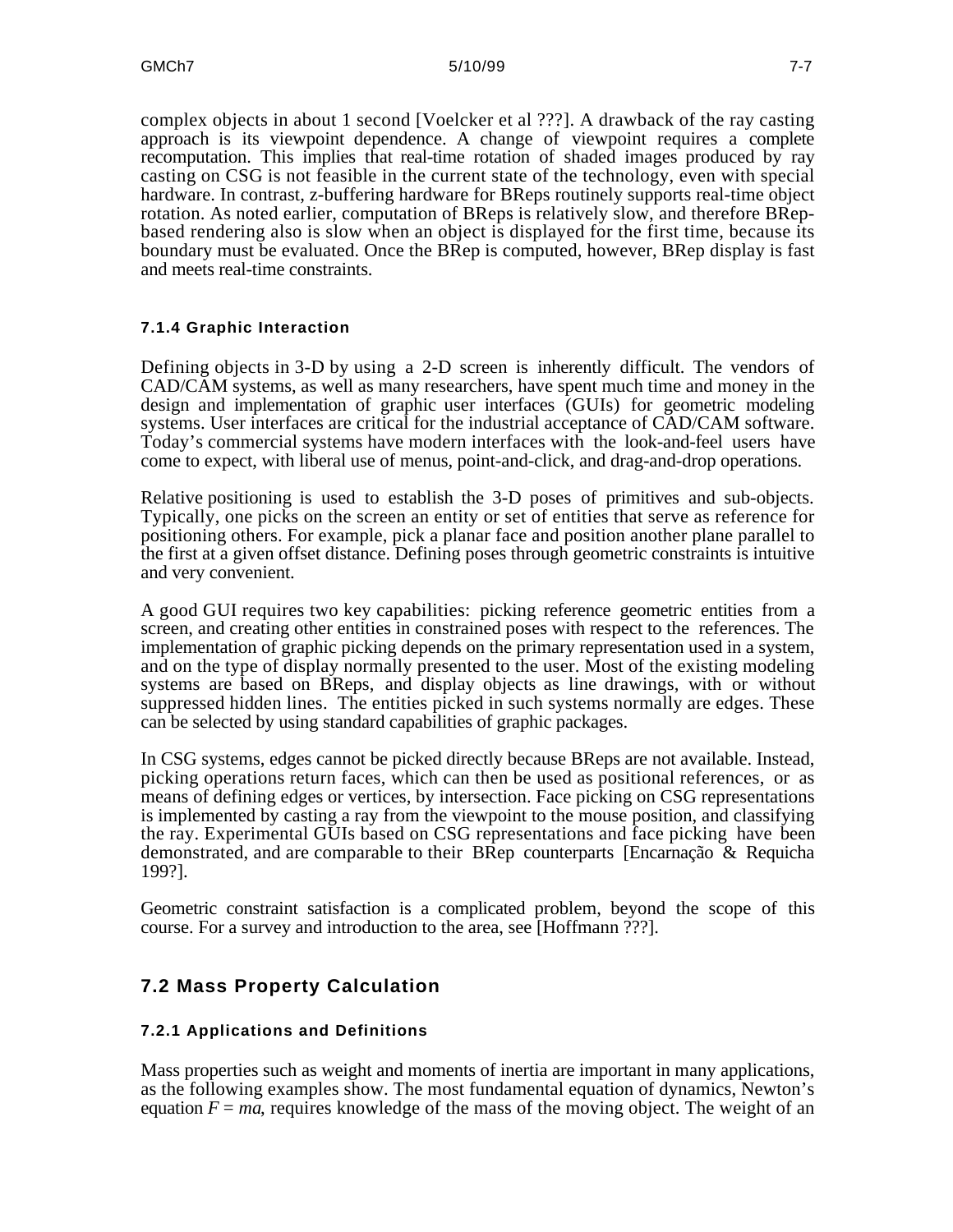object is critical in aerospace products such as those intended to fly inside satellites. The weight is less critical but still very important for the automobile industry, since it has a direct bearing on fuel consumption.

The center of gravity of an object is essential for stability studies. An object resting on a horizontal plane is stable if a vertical line through the center of gravity intersects the interior of the 2-D convex hull of the points of contact between the object and the plane—see Figure 7.2.1 for a 2-D example, in which the convex hull of the contact points is 1-D.



Figure 7.2.1 – Stability check in 2-D

The dynamics of a rotating body is studied through equations of motion in which the moments of inertia play a role analogous to that of mass in Newton's equation. In addition, the moments and principal axes of inertia of an object provide a coarse characterization of its shape and can be used for discrimination in pattern recognition and computer vision. Several object recognition algorithms, especially in 2-D, use moments as one of the features that help distinguish the objects from one another.

Volume, mass, center of gravity, and moments of inertia of homogeneous objects are all defined by integrals of the form

$$
I = \int_{V} f(\mathbf{p}) \rho \, dv
$$

where **p** is a generic point of the solid *V*,  $dv$  is the volume differential,  $\rho$  is the density, and *f* is a polynomial function. The following table shows some examples.

| <b>Function</b> $f$ | <b>Entity</b>             |
|---------------------|---------------------------|
|                     | Mass $M$                  |
| x/M                 | X coordinate of CG        |
|                     | Moment of inertia about Z |
|                     | Product of inertia        |

There is an area of numerical analysis that is concerned precisely with the calculation of integrals. It is called *numerical integration* or numerical quadrature. However, numerical integration typically addresses the problem of computing integrals in which the domain of integration (the volumetric solid  $V$ ) is geometrically simple and the function  $f$  is complicated. In geometric modeling we normally face just the opposite situation of a simple, polynomial *f*, but a complex domain *V .*

Integral evaluation is additive, in the sense that the integral over the union of two disjoint domains *A* and *B* is simply the sum of the integrals over *A* and over *B*. This implies that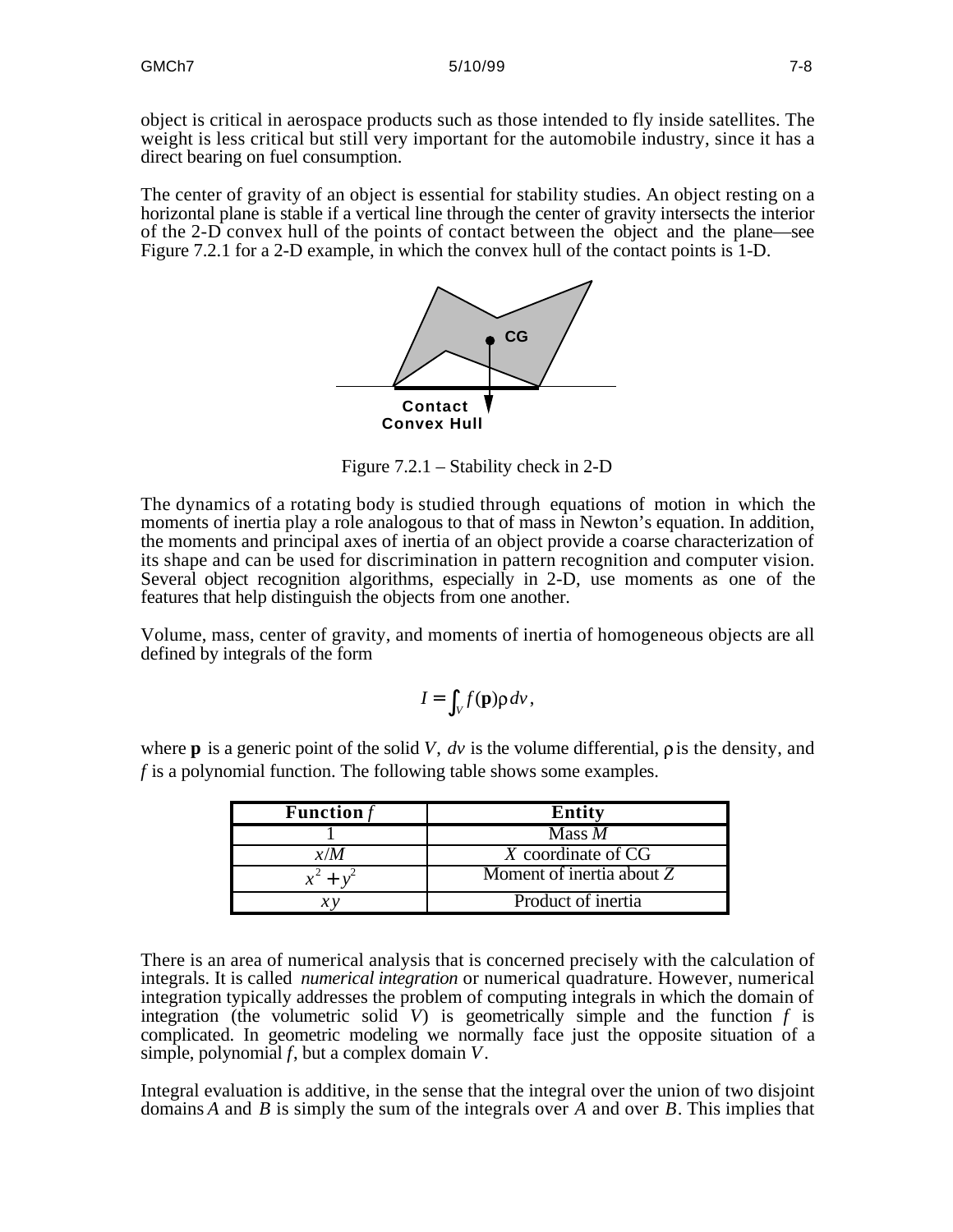mass properties of objects represented by spatial decompositions can be computed by evaluating the contributions of individual cells in the decomposition and adding the results. If the cells have simple geometry, the integrals can be evaluated easily by closed form expressions. As a simple example, let  $f = z$ , and let *V* be a unit cube aligned with the principal axes and with left lower back vertex at  $\mathbf{p} = (a, b, c)$ ; then

$$
\int_{a}^{a+1} \int_{b}^{b+1} \int_{c}^{c+1} c + 1 \int_{c}^{a} = [(c+1)^{2} - c^{2}] / 2 = c + \frac{1}{2}.
$$

Standard calculus texts show how to find the closed-form expressions for the other integrals of interest for mass-property calculation over cubical domains. Therefore, spatial occupancy enumerations, octrees and other decompositions into cubes or cuboids are especially convenient for mass property calculation.

#### **7.2.2 CSG Algorithms**

The divide and conquer paradigm we have been exploiting for designing classification algorithms for CSG does not work for mass property calculation. The mass properties of two subtree objects cannot be combined to produce the mass properties of their Boolean combination. For example, the volume of the intersection of two objects cannot be expressed in terms of the volumes of the arguments.

Therefore we must convert CSG into other representations that are more suitable for mass properties. We can evaluate the boundary and then use the BRep algorithms discussed in the next section. But it is easier to convert CSG into an approximate spatial decomposition and then add the contributions of each cell. There are several attractive options [Lee  $\&$ Requicha 1982]:

- Spatial Enumeration
- Ray Representation
- Octree

To construct an approximate spatial enumeration we classify every point in a dense 3-D grid. If the point is in the solid we associate with it a filled cubical cell. Figure 7.2.2.1 illustrates this conversion procedure in a 2-D example. Instead of generating the points in a regularly-spaced grid it is better to generate them randomly within each corresponding cell, as shown in the figure. Randomness avoids systematic errors. Imagine, for example, that the left boundary of the object in the figure was moved right by, say, one third of a cell width. If the points were on a regular grid, all the cells would classify inside the solid and we would make a relatively large error. With random points, some cells would classify in and others out, giving a better approximation for the volume. This approach is known in the numerical analysis literature as a Monte Carlo procedure. The error associated with a Monte Carlo computation can be estimated by standard statistical techniques. Error estimates are very useful to guide a user in the selection of a suitable level of subdivision for the problem being solved. Smaller cells increase the accuracy of the result, at the expense of increased computation. Unfortunately the complexity of the algorithm increases linearly with the number of cells *N*, whereas the accuracy increases slower, with the square root of *N* [Lee & Requicha 1982].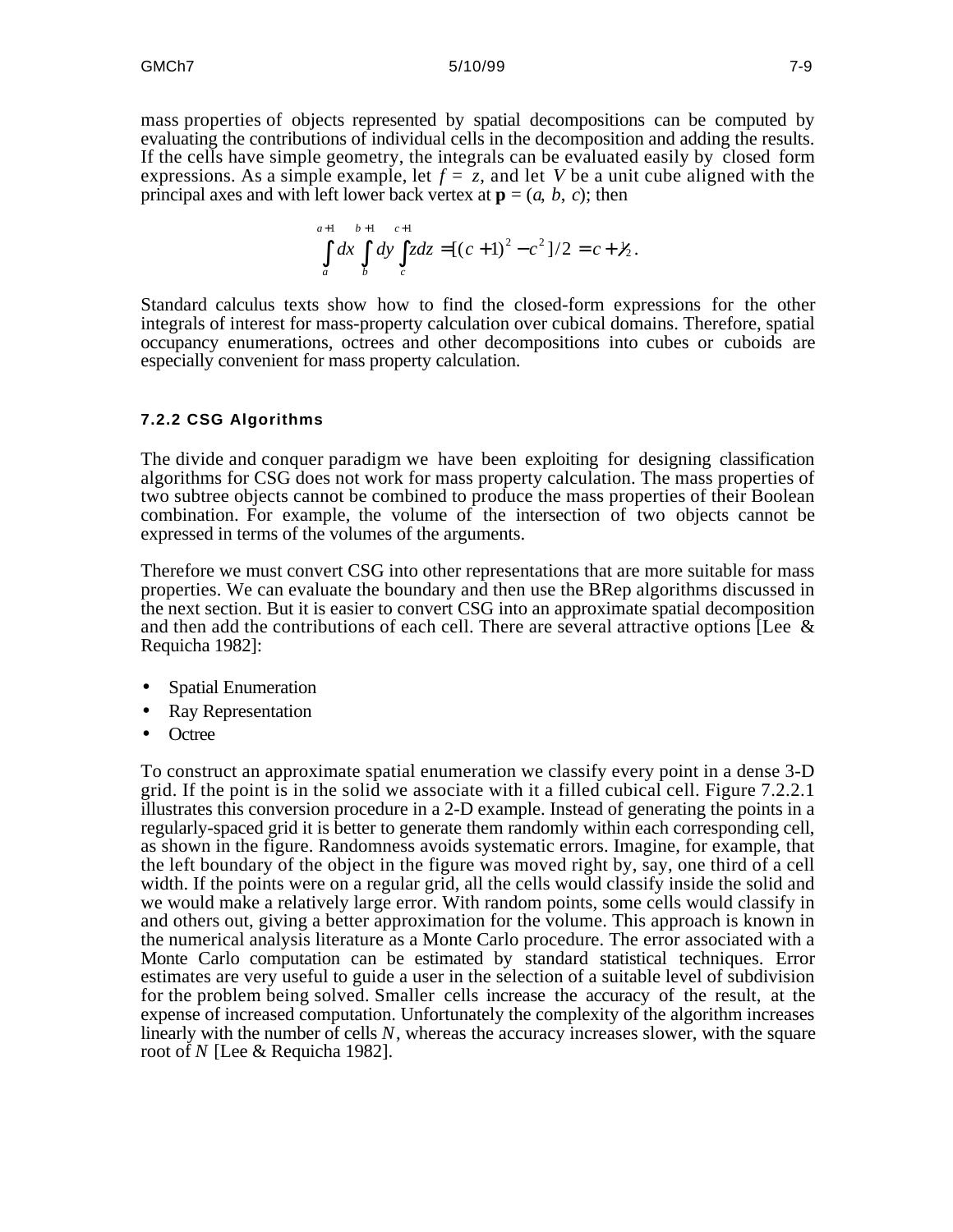

Figure 7.2.2.1 – Spatial enumeration conversion by point classification

For a ray representation we classify parallel rays (i.e. lines) in a 2-D grid to produce a set of columns of square cross-section. Again, it is advantageous to cast rays randomly to avoid systematic errors and to be able to use Monte Carlo error estimates. Figure 7.2.2.2 illustrates the procedure in a 2-D example. Ray representations are much more concise that spatial enumerations, and are considerably faster to compute.



Figure 7.2.2.2 – Ray representation conversion by line classification. For clarity, the classified lines within the columns are not shown.

Let us turn now to CSG to octree conversion. We need to classify entire cells, which may be large. For a large cell, we cannot simply classify the cell center (or a random point in the cell) because there is no guarantee that the whole cell will have the same classification as the selected point. Misclassification of large cells will produce intolerable errors. Classifying the vertices of a cell also is not safe. Unfortunately, to be sure that a cell is entirely inside or outside a solid we have to do something equivalent to intersecting the cell with the solid and evaluating the boundary of the result. This is too expensive for practical use, since many cells have to be tested.